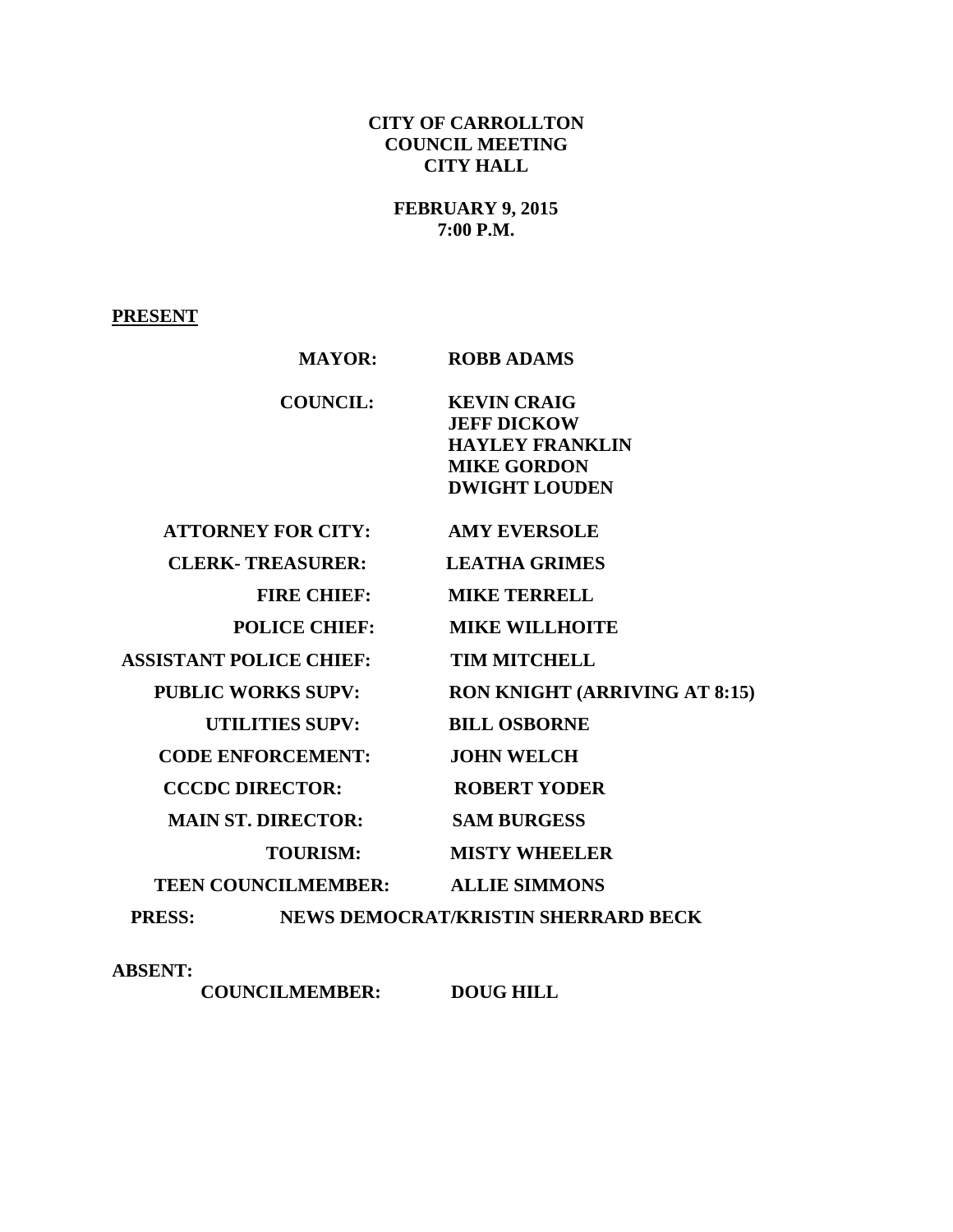### **CALL TO ORDER**

THE MEETING WAS CALLED TO ORDER AT THE HOUR OF 7:00 P.M. BY MAYOR ADAMS. MAYOR ADAMS LED THE PLEDGE OF ALLEGIANCE. REV. TIMOTHY POLLEY OFFERED THE INVOCATION.

### **RECOGNITION OF GUESTS**

LONNIE & KATHY MEFFORD REV. TIMOTHY POLLEY – CARROLLTON CHRISTIAN CHURCH LUANNE SIMMONS

**APPROVAL OF MINUTES: REGULAR MEETING: 1/26/2015 THE MOTION WAS MADE BY COUNCILMAN GORDON AND SECONDED BY COUNCILMAN CRAIG AND DULY CARRIED TO ACCEPT THE MINUTES AS PRESENTED FOR THE REGULAR MEETING OF 1/26/15.**

## **AYES 5 NAYS 0**

**APPROVAL OF MINUTES: SPECIAL MEETING: 1/30/15 THE MOTION WAS MADE BY COUNCILMAN LOUDEN AND SECONDED BY COUNCILMAN GORDON AND DULY CARRIED TO ACCEPT THE MINUTES AS PRESENTED FOR THE SPECIAL MEETING OF 1/30/15.**

**AYES 5 NAYS 0**

#### **APPOINTMENT OF WILLIAM WELTY TO COUNTY BOARD OF ASSESSMENT APPEALS**

MAYOR ADAMS EXPLAINED THAT ROB ROBERTSON, COUNTY PVA, HAD ASKED HIM TO MAKE AN APPOINTMENT TO THE COUNTY BOARD OF ASSESSMENT APPEALS. HE TOLD HIM IT HAS TO BE SOMEBODY WITH REAL ESTATE CREDENTIALS. THE MAYOR SAID WILLIAM WELTY HAD AGREED TO SERVE ON THIS BOARD.

**THE MOTION WAS MADE BY COUNCILMAN DICKOW AND SECONDED BY COUNCILMAN CRAIG AND DULY CARRIED TO APPOINT WILLIAM WELTY TO THE COUNTY BOARD OF ASSSESSMENT APPEALS.**

## **AYES 5 NAYS 0**

## **RESOLUTION #2015-02: APPROVAL OF SIGNATURES FOR CHECKING ACCOUNT WITH RIVER VALLEY FINANCIAL BANK**

ATTORNEY FOR THE CITY, AMY EVERSOLE, READ THE RESOLUTION. MAYOR ADAMS EXPLAINED THAT RIVER VALLEY FINANCIAL BANK HAD REQUESTED A RESOLUTION AND A COPY OF THE APPROVED MINUTES OF THIS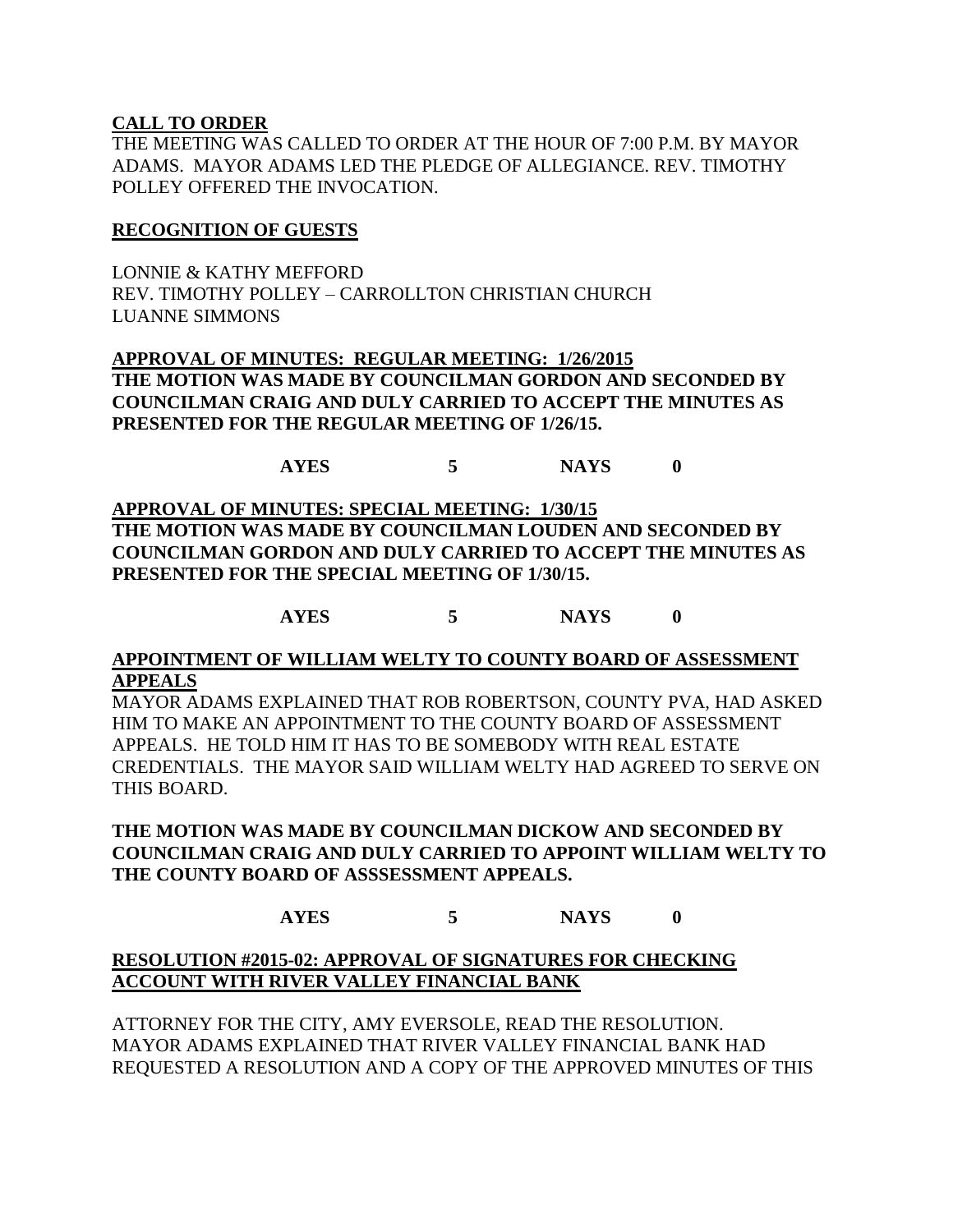MEETING BEFORE HE COULD BE ADDED TO THE CHECK SIGNATURE APPROVAL DUE TO NEW REGULATIONS.

## **THE MOTION WAS MADE BY COUNCILMAN LOUDEN AND SECONDED BY COUNCILMAN DICKOW AND DULY CARRIED TO ADOPT RESOLTUION #2015-02: APPROVAL OF SIGNATURES FOR CHECKING ACCOUNT WITH RIVER VALLEY FINANCIAL BANK.**

**AYES 5 NAYS 0**

## **RESOLUTION #2015-03: SUPPORTING WORK READY COMMUNITIES**

BOB YODER, CCCDC EXECUTIVE DIRECTOR, EXPLAINED THE REASON BEHIND ASKING FOR THE RESOLUTION TO SUPPORT WORK READY COMMUNITIES. ATTORNEY FOR THE CITY, AMY EVERSOLE, READ THE RESOLUTION.

## **THE MOTION WAS MADE BY COUNCILWOMAN FRANKLIN AND SECONDED BY COUNCILMAN DICKOW AND DULY CARRIED TO APPROVE THE RESOLUTION #2015-03: SUPPORTING WORK READY COMMUNITIES.**

**AYES 5 NAYS 0**

## **NEW BUSINESS**

NO NEW BUSINESS TO REPORT.

## **DEPARTMENT REPORTS:**

**A. TEEN COUNCIL -** ALLIE SIMMONS SAID THAT THIS IS BASKETBALL HOMECOMING WEEK WITH THE GAME BEING THIS FRIDAY NIGHT.

**B**. **UTILITIES** – BILL OSBORNE REPORTED THAT THE OWENTON PROJECT IS COMPLETE WITH APPROXIMATELY 250 CUSTOMERS ADDED. HE SAID THEY ARE WORKING ON SOME FUTURE SMALLER PROJECTS.

**C. CCCDC –** BOB YODER SAID THE ANNUAL MEETING WAS HELD 1/20. HE IS WORKING ON GRANTS FOR BOTH THE POLICE AND FIRE DEPARTMENTS. HE IS ALREADY WORKING ON ANOTHER APPLICATION FOR THE RECREATIONAL TRAILS GRANT TO ADD TO THE RIVERWALK.

**D. TOURISM** – MISTY WHEELER PASSED OUT NEW BASS TOURNAMENT BROCHURES WITH 1<sup>ST</sup> PLACE GUARANTEED \$6,000. SHE ALSO ANNOUNCED THAT THE MATT JONES/KSR RADIO SHOW WILL BE HELD AT GBSP ON 2/17 FROM 10 AM TO 12 PM. SHE IS ALSO WORKING WITH THE DEPARTMENT OF AGRICULTURE TO START A "MINI WINE TRAIL" WHICH WOULD INCLUDE RIVER VALLEY, ELK CREEK, SMITH BERRY AND LITTLE KY. RIVER WINERY.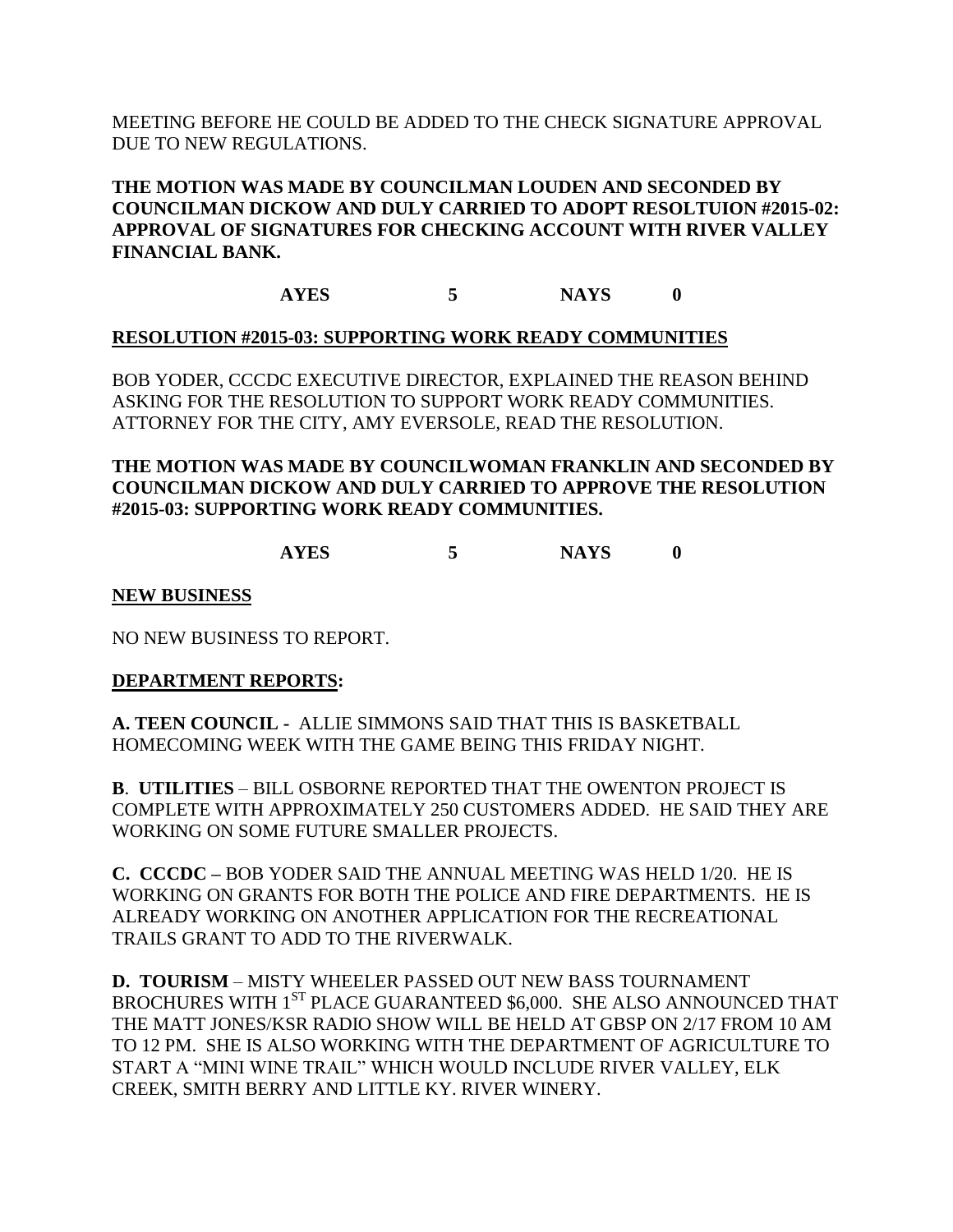**E. POLICE DEPARTMENT –** MIKE WILLHOITE REPORTED THAT HE IS CURRENTLY IN THE PROCESS OF HIRING TWO PEOPLE. ALSO SINCE ONE OF THEIR CRUISERS WAS WRECKED AND THE INSURANCE MONEY RECEIVED HE WOULD LIKE TO REPLACE IT. HE WOULD NEED AN ADDITIONAL \$13,752.82 TO BUY A REPLACEMENT AND ALSO A CRUISER THAT WAS BUDGETED FOR THIS YEAR. COUNCILMAN CRAIG ASKED IF IT COULD NOT WAIT UNTIL THE BEGINNING OF THE NEXT FISCAL YEAR IN JULY. CHIEF WILLHOITE SAID IT COULD. COUNCILMAN LOUDEN ASKED IF HE WOULD BE REQUESTING ANOTHER CRUISER IN THAT FISCAL YEAR ALSO, AND HE SAID HE WOULD. NO DECISION WAS MADE ON WHETHER TO GRANT THE REQUEST FOR ADDITIONAL FUNDS. THE CHIEF ALSO PASSED OUT PACKETS TO EACH COUNCILMEMBER REGARDING THE POLICE CAR FLEET. HE SAID HE AND ASSISTANT CHIEF TIM MITCHELL WOULD BE VISITING EACH OF THEM INDIVIDUALLY TO DISCUSS THIS.

**F. FIRE DEPARTMENT –** MIKE TERRELL SAID THAT SEVERAL OF THE FIREFIGHTERS THAT HAD COMPLETED CPR CLASSES WERE NOW OUT TEACHING CLASSES. COUNCILMAN GORDON QUESTIONED THE CHIEF ABOUT FALSE ALARMS THAT KEEP SHOWING UP ON HIS REPORT. HE ASKED WHAT COULD BE DONE ABOUT THEM AND SAID HE WOULD LIKE TO SEE WHAT IT COSTS THE CITY TO RESPOND TO THEM. CHIEF TERRELL SAID HE COULD DO THAT.

**G. CODE ENFORCEMENT –** JOHN WELCH SAID HE WOULD BE PURCHASING NEW TIRES FOR THE CODE ENFORCEMENT VEHICLE. THERE IS STILL MONEY FOR THIS IN THE BUDGET. HE SAID HE WOULD HAVE A MONTHLY REPORT IN THEIR PACKETS IN MARCH. HE HAS INSPECTED THREE HOUSES AND IS MEETING WITH THE OWNERS. THE WORK ON THE DANCE STUDIO IS COMPLETE AND THE EIP CHECK HAS BEEN ISSUED. HE REPORTED THAT HE WOULD BE ISSUING BUILDING PERMITS FOR THE NEW FAMILY DOLLAR STORE TOMORROW. ALL OF HIS BOARD MEMBERS WILL BE ATTENDING THE TRAINING IN JEFFERSONTOWN ON 5/20 IN ORDER TO COMPLY WITH THE NECESSARY TRAINING REQUIREMENTS.

**H. CLERK-TREASURER –** LEATHA GRIMES POINTED OUT THAT THE BUDGET TIMETABLE HAD BEEN INCLUDED IN EVERYONE'S PACKETS WITH THE DATES OF THE MARCH BUDGET MEETINGS.

**I. MAIN STREET –** SAM BURGESS SAID THAT THE KENTUCKY MAIN STREET PROGRAM WILL BE HAVING THEIR SEMI- ANNUAL MEETING AT GBSP 2/25 – 2/27. THERE WILL BE 50 TO 60 PEOPLE IN ATTENDANCE. HE ALSO REVIEWED SOME ANNUAL RE-INVESTMENT STATISTICS FROM THE MAIN STREET PROGRAM.

**J. PUBLIC WORKS –** RON KNIGHT SAID THEY HAD BEEN WORKING ON WINTERTIME PROJECTS SUCH AS THE BOAT DOCK AT POINT PARK. THEY HAD ALSO COMPLETELY REBUILT THE OLD BUNTON MOWER.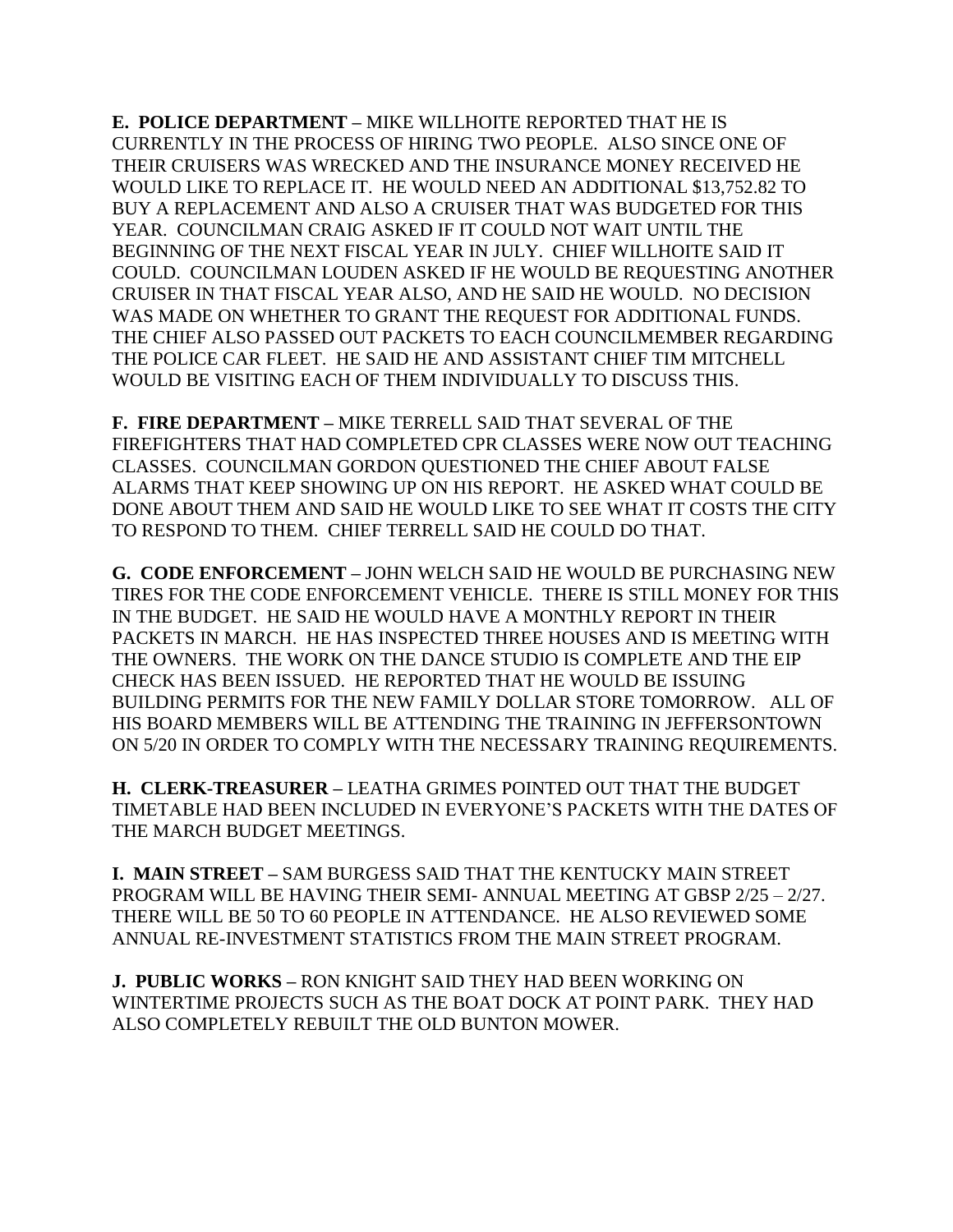### **MAYOR'S REPORTS**

A. THE MAYOR SHARED AN INVITATION RECEIVED FOR MAYOR AND COUNCIL TO AN INTERNATIONAL LUNCHEON HOSTED BY THE HOMEMAKERS ON 2/24 AT 11:30 A.M.

B. HE HAD GIVEN EACH COUNCILMEMBER A COPY OF THEIR TRAINING HOURS FROM KLC.

C. THE MAYOR HAS SENT A FORMAL REQUEST TO CARROLL COUNTY FISCAL COURT TO PAY FOR HALF OF THE 2015 FIREWORKS COST FOR THE 4TH OF JULY FESTIVAL.

D. HE SAID HE HAD BEEN INFORMED THAT THE JCC FOUNDATION HAD REACHED THEIR GOAL OF FOUR MILLION DOLLARS RAISED FOR THE NEW COMMUNITY COLLEGE.

E. THE MAYOR SAID THAT HE WOULD BE HAVING EMPLOYEE MEETINGS FOR CITY EMPLOYEES 2/20 AT NOON WITH LUNCH PROVIDED TO ADDRESS HEALTH INSURANCE QUESTIONS. THERE WILL BE ANOTHER ONE AT UTILITIES LATER.

#### **APPROVAL OF FINANCIAL REPORT**

**THE MOTION WAS MADE BY COUNCILMAN GORDON AND SECONDED BY COUNCILWOMAN FRANKLIN AND DULY CARRIED TO APPROVE THE FINANCIAL REPORT.**

**AYES 5 NAYS 0**

#### **APPROVAL OF ACCOUNTS PAID/PAYABLE JANUARY 28, 2015 THROUGH FEBRUARY 10, 2015**

**THE MOTION WAS MADE BY COUNCILMAN CRAIG AND SECONDED BY COUNCILMAN DICKOW AND DULY CARRIED TO APPROVE ACCOUNTS PAID/PAYABLE JANUARY 28, 2015 THROUGH FEBRUARY 10, 2015.**

**AYES 5 NAYS 0**

#### **COMMENTS**

**COUNCILMAN CRAIG** – SAID HE WAS GLAD TO SEE THE DEPARTMENT HEADS BACK.